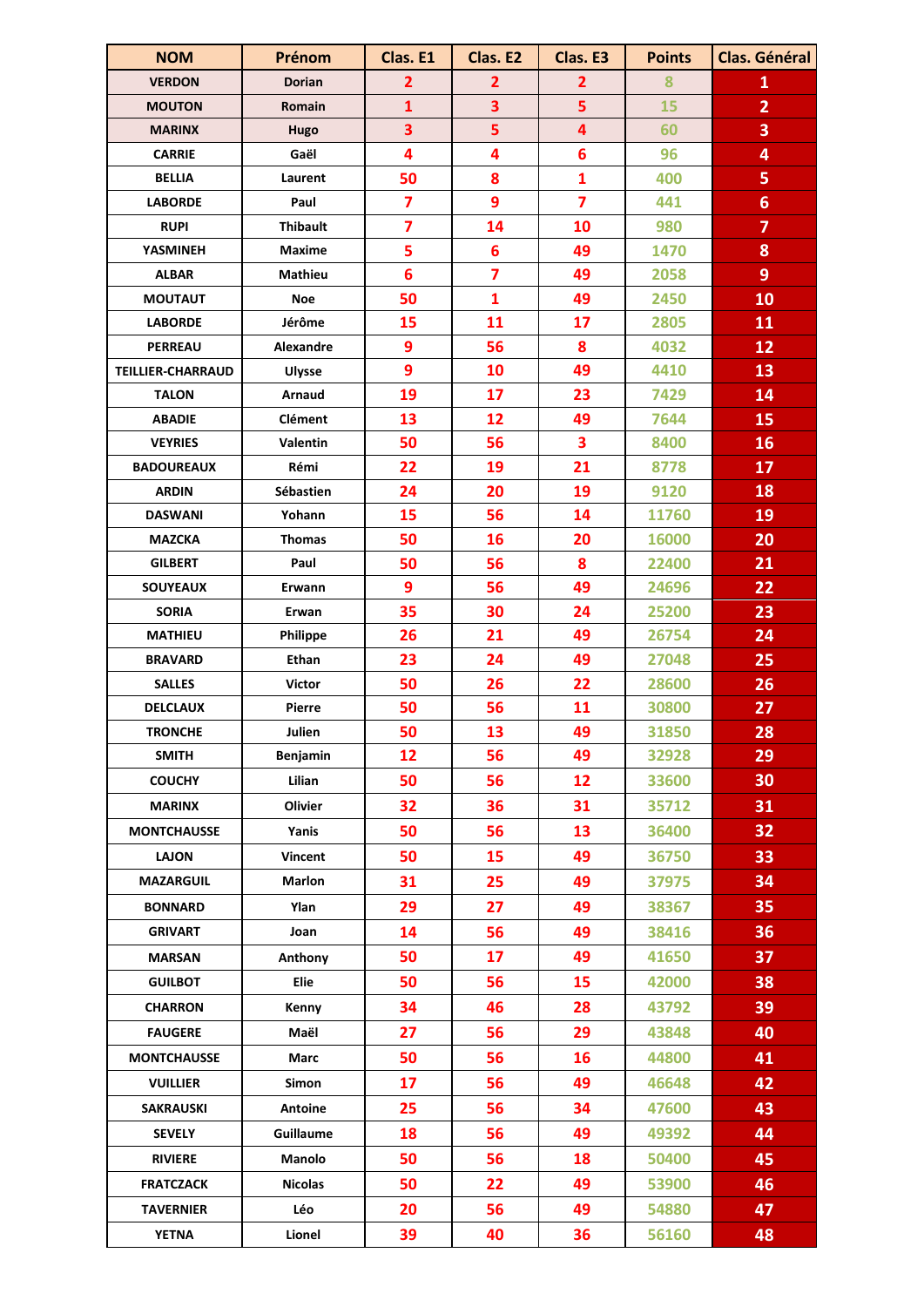| <b>EUILLET</b>      | Loan            | 50 | 23 | 49 | 56350  | 49 |
|---------------------|-----------------|----|----|----|--------|----|
| <b>DESCHAMPS</b>    | Fabien          | 50 | 29 | 39 | 56550  | 50 |
| <b>GIRAUDOT</b>     | Sébastien       | 21 | 56 | 49 | 57624  | 51 |
| <b>GUEGAN</b>       | <b>Nicolas</b>  | 37 | 48 | 38 | 67488  | 52 |
| <b>ALAZET</b>       | Benjamin        | 50 | 28 | 49 | 68600  | 53 |
| <b>BLANCHOT</b>     | Sébastien       | 50 | 56 | 25 | 70000  | 54 |
| <b>LACOUDE</b>      | Floran          | 50 | 56 | 26 | 72800  | 55 |
| <b>GALLO</b>        | <b>Vincent</b>  | 50 | 45 | 33 | 74250  | 56 |
| <b>BROOMFIELD</b>   | Jude            | 50 | 56 | 27 | 75600  | 57 |
| <b>FABRE</b>        | Armand          | 50 | 31 | 49 | 75950  | 58 |
| <b>PILLET</b>       | Sylvain         | 28 | 56 | 49 | 76832  | 59 |
| <b>MALBOUIRES</b>   | Cleo            | 50 | 32 | 49 | 78400  | 60 |
| JAN                 | Arthur          | 50 | 33 | 49 | 80850  | 61 |
| <b>MUSSOT</b>       | <b>Vincent</b>  | 30 | 56 | 49 | 82320  | 62 |
| <b>HANDRICH</b>     | <b>Fares</b>    | 50 | 34 | 49 | 83300  | 63 |
| <b>DANIEL</b>       | <b>Dylan</b>    | 50 | 56 | 30 | 84000  | 64 |
| <b>THIRIOT</b>      | Yann            | 50 | 35 | 49 | 85750  | 65 |
| <b>GILBERT</b>      | Jean Marc       | 50 | 56 | 32 | 89600  | 66 |
| <b>UNTERLECHNER</b> | <b>Johakim</b>  | 33 | 56 | 49 | 90552  | 67 |
| <b>LEBEAU</b>       | Hadrien         | 50 | 37 | 49 | 90650  | 68 |
| <b>ZOUITINA</b>     | Sami            | 50 | 38 | 49 | 93100  | 69 |
| <b>LAFFONT</b>      | Axel            | 50 | 39 | 49 | 95550  | 70 |
| <b>OBELLIANNE</b>   | <b>Titouan</b>  | 50 | 56 | 35 | 98000  | 71 |
| <b>CLAUDE</b>       | <b>Xavier</b>   | 36 | 56 | 49 | 98784  | 72 |
| <b>CHARLIER</b>     | Nathan          | 50 | 41 | 49 | 100450 | 73 |
| <b>PELLAROQUE</b>   | <b>Miguel</b>   | 50 | 41 | 49 | 100450 | 74 |
| <b>PEQUIGNOT</b>    | Jérôme          | 44 | 47 | 49 | 101332 | 75 |
| DI MAURO            | Léo             | 50 | 56 | 37 | 103600 | 76 |
| <b>MONNARD</b>      | Ivan            | 38 | 56 | 49 | 104272 | 77 |
| <b>CORREGE</b>      | Titouan         | 50 | 43 | 49 | 105350 | 78 |
| <b>CUCHET</b>       | Vincent         | 50 | 43 | 49 | 105350 | 79 |
| <b>CLAVERIE</b>     | Paul            | 40 | 56 | 49 | 109760 | 80 |
| <b>SUISSE</b>       | Anthony         | 50 | 56 | 40 | 112000 | 81 |
| <b>LELOUP</b>       | Edgar           | 41 | 56 | 49 | 112504 | 82 |
| <b>DELSOL</b>       | Alexandre       | 50 | 56 | 41 | 114800 | 83 |
| <b>REGHENAS</b>     | Florian         | 42 | 56 | 49 | 115248 | 84 |
| <b>BUIGUES</b>      | <b>Maxandre</b> | 50 | 56 | 42 | 117600 | 85 |
| <b>REMI</b>         | Mathieu         | 43 | 56 | 49 | 117992 | 86 |
| <b>BEAUVAIS</b>     | Mathieu         | 50 | 49 | 49 | 120050 | 87 |
| <b>RAVENEL</b>      | Evan            | 50 | 56 | 43 | 120400 | 88 |
| <b>DUBOUSQUET</b>   | Tom             | 50 | 50 | 49 | 122500 | 89 |
| <b>CHRETIENNE</b>   | Jérôme          | 50 | 56 | 44 | 123200 | 90 |
| <b>REMI</b>         | Julien          | 45 | 56 | 49 | 123480 | 91 |
| YAHYAZADEH          | Homayoun        | 50 | 55 | 45 | 123750 | 92 |
| <b>PELLAROQUE</b>   | Malo            | 50 | 51 | 49 | 124950 | 93 |
| <b>AZLMAD</b>       | Yanis           | 46 | 56 | 49 | 126224 | 94 |
| SAHAGUIAN           | <b>Nicolas</b>  | 50 | 52 | 49 | 127400 | 95 |